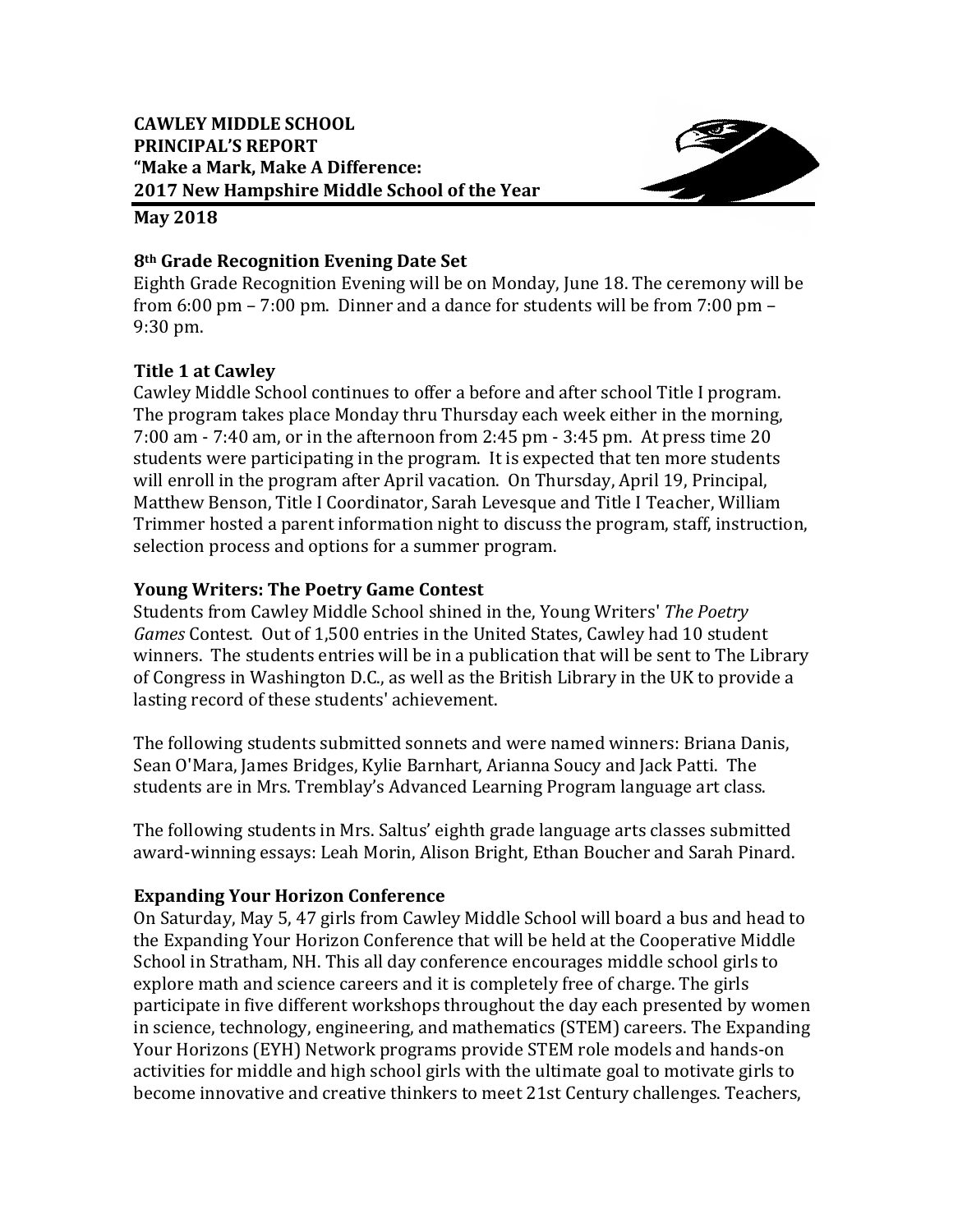Jayne Abbas and Margaret Collins volunteer to coordinate and attend this outstanding experience for our students.

## **SEAPEARCH**

**The Seacoast SeaPerch Regional Competition** was held on April 13, at UNH in Durham, NH. There were two eighth grade teams representing Cawley in the competition. Out of 50 teams, *Team Boaty McBoatface* consisting of Austin Bobay, Nick Chaffee, Jeremy Burke, Kaleb Wood and Will Shields was lightning fast on the obstacle course and ended up placing 2nd in the middle school division. Team Pink *Puffy Unicorns* comprised of Diamond Paige and Gabe Thibodeau had some technical difficulties, but finished both the obstacle and the challenge courses within the time frame. 

The after-school STEM Club members at Cawley are continuing the journey of learning how to build their own SeaPerches. The eighth grade competition teams will be sharing their experiences and mentoring members of the STEM Club.

# **Mock Trial Team**

Mock trial is an activity that gives students the opportunity to experience the criminal justice system by performing as lawyers and witnesses. Mock Trial as well as speech and debate involve a presentation by a group of students that is judged against a similar type of presentation by others in a round of competition. On May 5, the twelve-student Cawley Mock Trial team will be travelling to Amherst Middle School to compete in the Middle School Mock Trial Tournament. Students have been working diligently on a civil case by preparing statements, arguments and honing public speaking skills. The students have been guided in their preparation from a retired Detective Sergeant from the Manchester Police Department, John Patti. Sixth grade social studies teacher Katy Devine is the advisor for the team and is working to coordinate a judge to also speak with the students.

# **PSAT Update**

Cawley Middle School finally received an access code from "The College Board" in order to be a testing site to administer the PSAT for students in eighth grade. The next step is to begin coordinating testing dates in the fall.

# **National Junior Honor Society**

The National Junior Honor Society held its annual pancake breakfast on April 14 and raised \$700.00. The money will be donated to Becky's Gift, a local organization whose mission is to provide short-term assistance for the feeding and care of horses. The toy/game drive for Boston Children's Hospital was highly successful and a plethora of items will be delivered over April vacation. Members are now preparing for the annual talent show, which will be held on May 11. The money raised from this event will also be donated to a local charitable organization.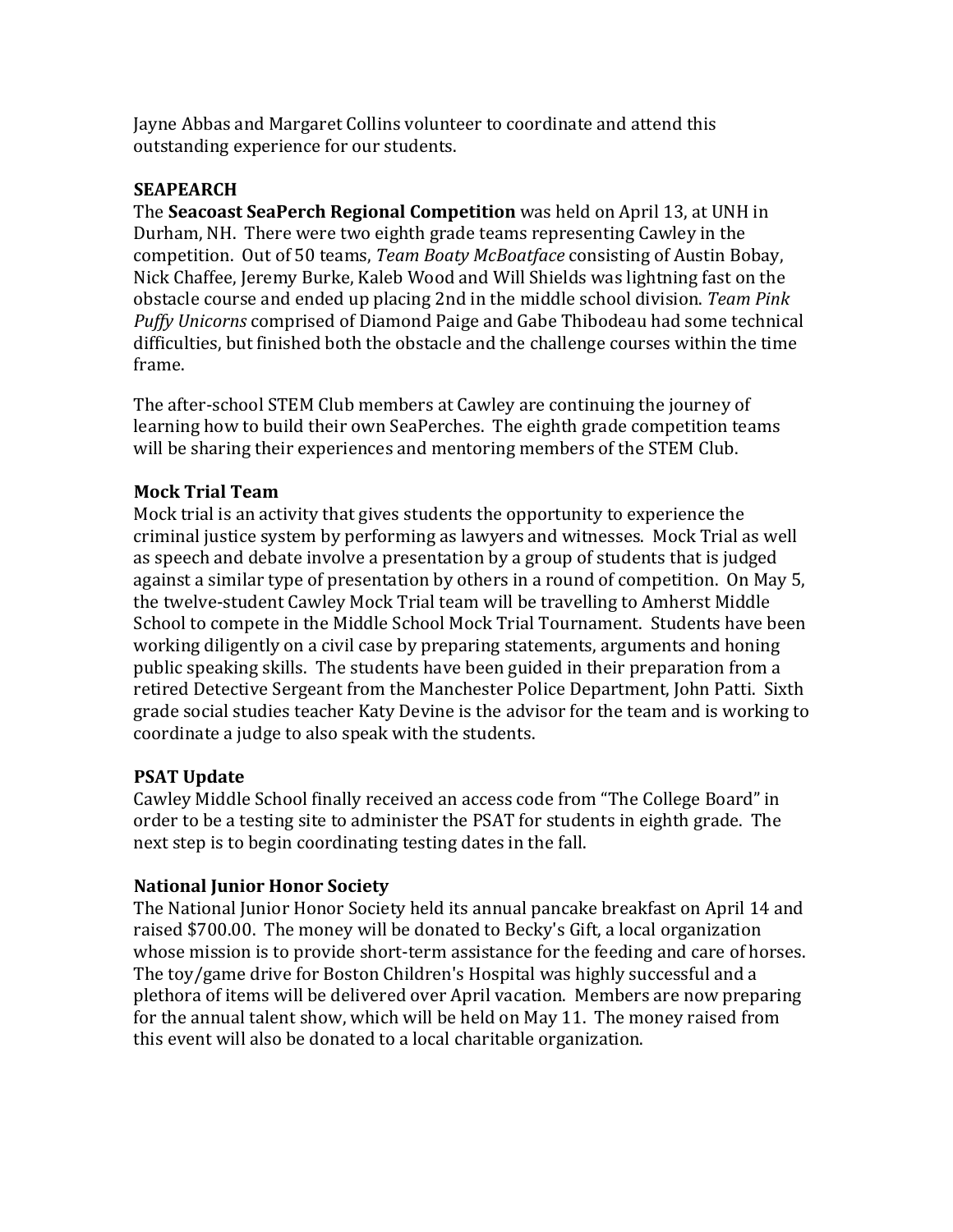#### **Project Safeguard**

Seventh grade students and their parents will participate in the annual event, Project Safeguard on Thursday, May 24 at Southern New Hampshire University. This is a family oriented prevention program, which deals with social issues such as, substance abuse, bullying and communication skills and how they impact the quality of students' lives.

#### **CPR Introduction Course for Seventh Grade Students**

On May 25, the Hooksett Fire Department will be instructing seventh grade students on performing CPR with only their hands. Students do not earn a certification, but they are introduced to hand techniques and the benefits of knowing CPR.

#### **Shakespeare in 8th Grade Language Arts**

Since February, eighth grade students have been reading Shakespeare's A *Midsummer Night's Dream* in language arts classes. As a culmination of this unit, the ShakespeareNow Theatre Company will be traveling from Boston to perform this comedy for eighth graders on May 1 during the school day.

## **Camp Mi Te Na Presentations**

Matt Hansen from the YMCA and Camp Mi Te Na, will provide an overview of the activities, facilities and supplies needed for the eighth graders overnight trip on May 7. He will meet with students in the morning and parents at  $6:30$  pm in the Cawley Media Center. The trip is scheduled for June 6, 7 and 8.

## **FisherCats Reading Challenge**

Cawley Middle School was named one of the top three participating schools in New Hampshire for the FisherCats Reading Challenge. Thank you to our students, staff and Reading Specialist, Laura Piccolo for coordinating the challenge at Cawley.

## **BANANAGRAMS**

Cawley Middle School was named the winner of the Most Bananas Décor Award. Mrs. Piccolo's classroom was festively decorated to represent the Bananagram's challenge. 

## **Builders Club**

The Cawley Builders Club recently sold "Hoppy Grams" and raised \$120.00 for the Manchester Animal Shelter. On April 3, five students joined Mrs. Kahn at the Kiwanis Leaders Dinner to honor Mrs. Olsen as the 2018 Kiwanis Educator of the Year. Gracie Blackman joined Mrs. Williams on April 12, at Memorial School to explain the Cawley Builders Club to the "Kids Make A Difference" group. On April 13, Wendy Parcel, Arianna Soucy and Aidan Gravina volunteered as Bingo callers for the PTA at Hooksett Memorial School. Members will be going to the Nashua Armory on May 18 to work with Operation Care for Troops. Many members have written thank you notes to the servicemen/women and will be packing those along with other items to ship out to our troops.